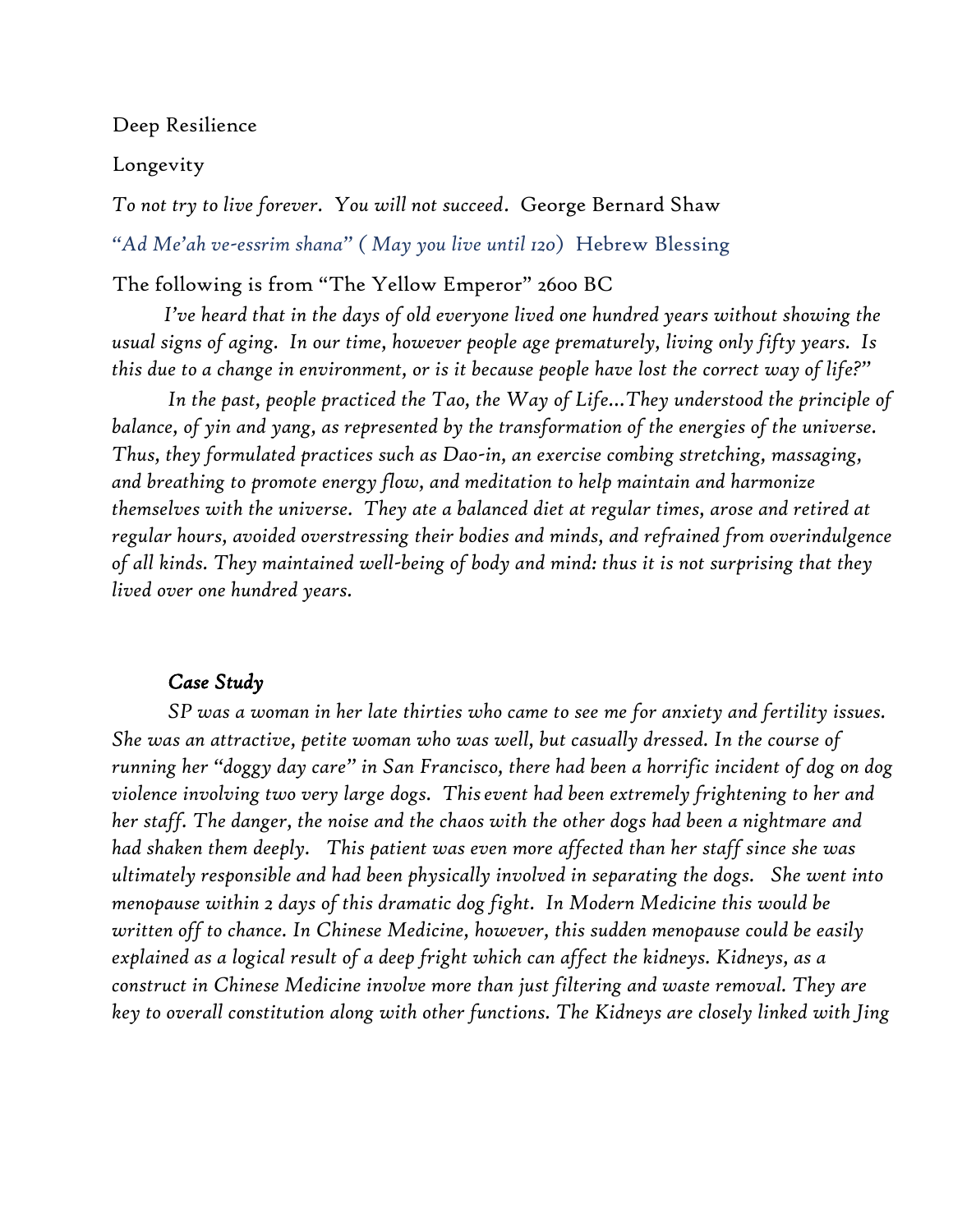*or "essence" and this story helps illustrate its power. My task was to calm her nervous system and nourish the kidney as best as I could since her deepest desire was to have children.*

The quest for longevity fascinates us today just as it has over centuries. In Ancient Chinese Medicine as discussed above in the Yellow Emperor, living to 120 years was not unusual. 120 years as a specific measure, as in the Hebrew blessing, seems to repeat and have a resonance across cultures. Science now shows that the neurons in our brains, unlike other cells in our bodies, can live to 120 years. Another instance of modern eyes, ancient teachings.

In this chapter we will first look at how the ancients understood aging and longevity. We will then do a tour into the modern science of aging and how it explains some of these ancient principles of longevity. And then, how we can harness both to optimize our health, develop deep resilience and live long.

### Jing or Essence: Key to longevity

In Chinese Medicine, longevity is linked to a concept called *Jing*, one's primal life force. For those lucky enough to be born with an abundance of *Jing,*  they will most likely be healthy, strong, and resilient, and will achieve great longevity. *J*ing is like a fully charged battery you are born with. Though you can limit the leakage and recharge it with healthy, balanced living, nature dictates life will eventually run it down*.* All disease, minor or major, diminishes *Jing*; and in turn, reduced *Jing* makes us more susceptible to disease, degeneration and aging. This is the vicious cycle that exemplifies classic "spinning out of control". All death is ultimately associated with the loss of *Jing*. We will be looking at strategies to safely harness the body's longevity genes or nourish Jing. But first let us consider "anterior and posterior heaven". We know these concepts now as genetics and epigenetics.

#### Anterior and Posterior Heaven

What you are born with, your potential, according to the Ancient Teachings, is your "Anterior heaven". "Posterior Heaven" on the other hand, represents your life circumstances and habits. You cannot control your "Anterior Heaven". This is just the luck of the draw, your genetic inheritance. Health practices can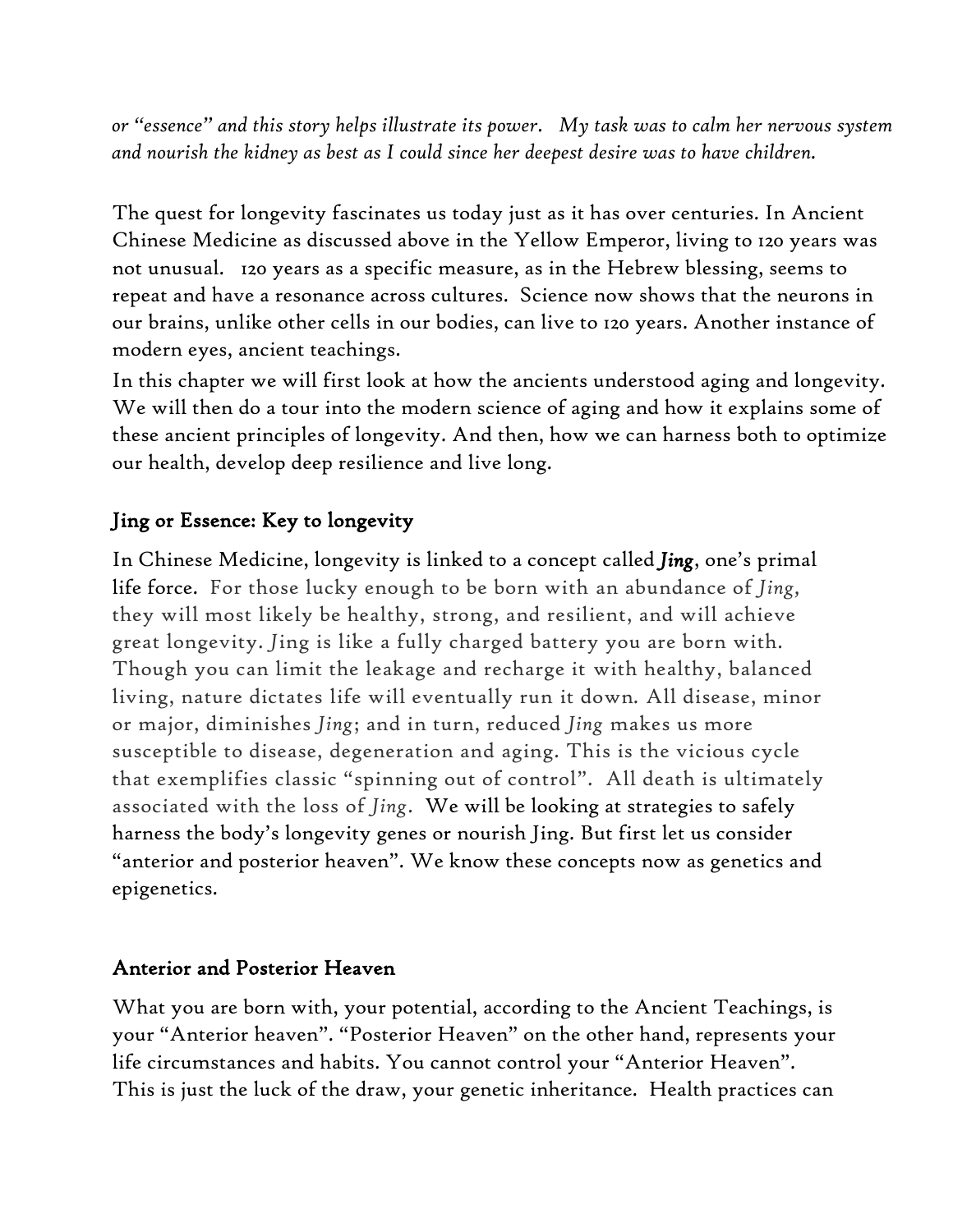only affect your "posterior heaven" the only aspect of health under your control. Even with excellent "anterior heaven", and Jing, if you are born into a situation of severe stress and malnutrition (poor posterior heaven), you will suffer eventually and have health challenges and a shortened life span. Alternatively, even if you were born into royalty, for instance, with hemophilia, there would be limited options for this unlucky "anterior heaven". No amount of "right living" would change that. But if you are born healthy, live wisely, and guard your Jing, you can theoretically live a very long time, even to 120 years. This requires some deep resilience. How do we get it?

# Modern Science of Aging

## Telomeres: A measure of your battery's charge or Jing

A famous foray into the science of aging is the Nobel Prize winning work of Dr. Elizabeth Blackburn. She has explored the science of telomeres, the segments of repeating DNA sequences at the end of our chromosomes or inherent DNA genetic material. The telomeres protect the ends of the chromosomes from deterioration or from fusion with neighboring chromosomes. They are like the stiff endings of shoelaces which stop the shoelace from "fraying". Telomere length is a measure of potential longevity and they do get shorter over time. In a groundbreaking study she and her team found that telomeres shorten with increased stress. Though this had always been intuitively thought, "stress kills" after all, there had been no measure for aging on the cellular level to prove this. The imbalance of the autonomic nervous system with too much flight/fight and not enough rest/digest can shorten your life, it damages your "posterior heaven". In the case of SP, we see the dramatic consequences of a experiencing a deep fright. We know that a preponderance of fight/flight can lead to increased inflammation and poor immunity as we saw in chapter 4 and 6. These, in turn, can lead to serious illness such as cardiovascular disease and cancer which can lead to death, the ultimate "spinning out of control". The Yellow Emperor's admonition to live in moderation and to avoid "over stressing the body" is reinforced by cell biology and telomeres.

# The Cellular Science of Aging: Enter Sirtuins and MTOR and AMPK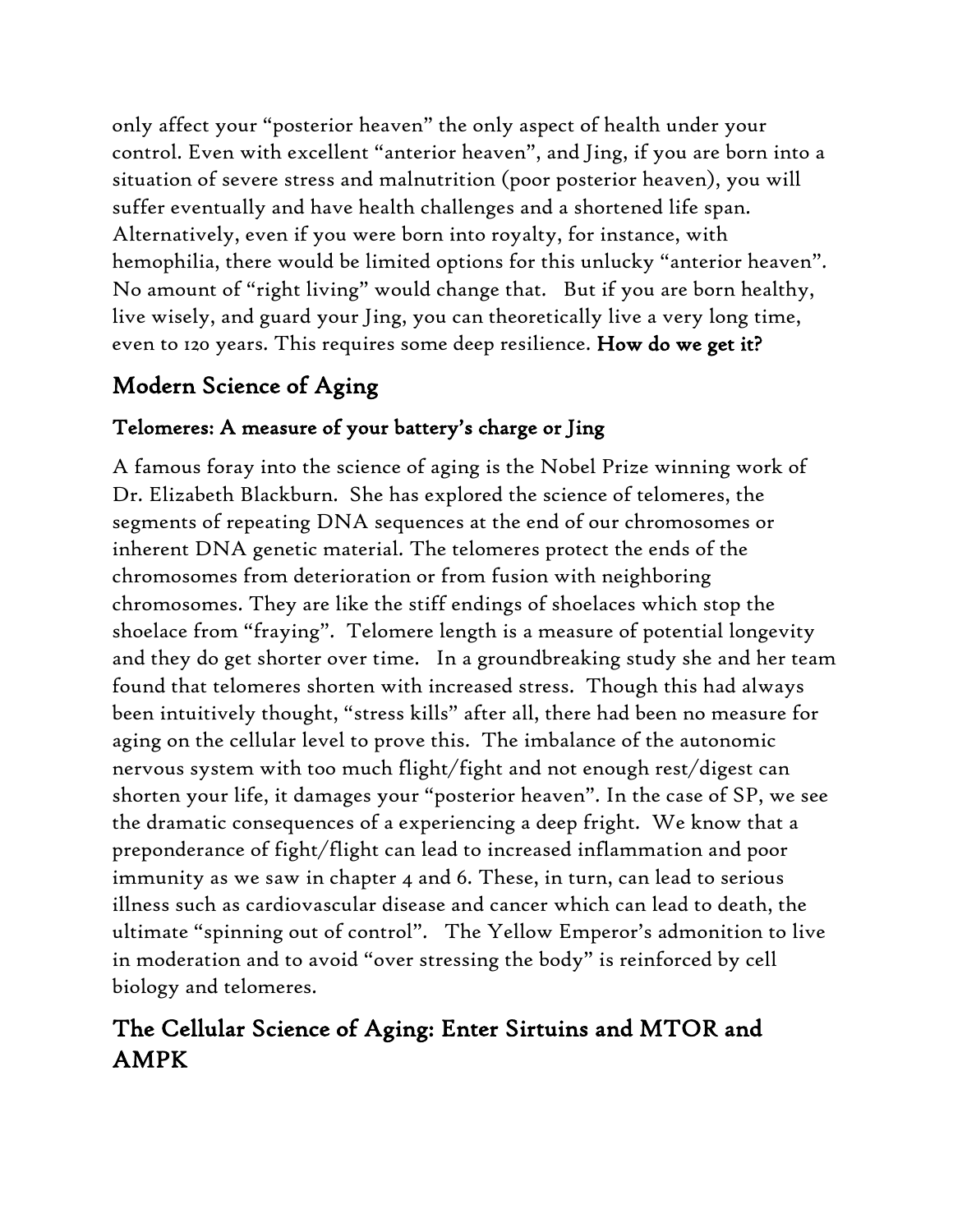The current understanding of aging at a cellular level is that there are two modes for cells to be in, the yin and yang of cell states if you will. The yang mode is growth and reproduction mode, the other, is defense and conservation mode or yin mode. Dr. David Sinclair, a foremost longevity researcher, calls this defensive yin mode "hunkering down". When resources are abundant and there are no threats, cells go into growth and reproduction mode. This is counterproductive to longevity. The key to longevity, is for the cells to go into a defensive or hunkering down state. This is activated when there is threat or hardship, such as inadequate food, or other adverse conditions. For longevity, the optimal trigger is when the threat is mild and triggers a defense mode, but not a mortal challenge. Remember too much of a threat to the system (stress, malnutrition) damages your "posterior heaven", and can shorten your life. So how do we get our cells to switch into hunker down mode safely?

#### Switch on Longevity Genes

#### Sirtuins

From the work of David Sinclair and other longevity labs, we know that there are certain mammalian genes that code for this cell switching from growth to defensiveness. These are considered longevity genes. "*Together these genes form a surveillance network within our bodies, communication with one another between cells and between organs by releasing proteins and chemicals into the bloodstream, monitoring responding to what we eat, how much we exercise and what time of day it is. They tell us to hunker down when the going gets tough and they tell us to grow fast and reproduce fast when the going gets easier."<sup>i</sup>* Sinclair's focus has been ways to exploit these genes. The genes he focuses on make proteins called Sirtuins. Sirtuins are protein enzymes that change the packaging of DNA, which turns genes on and off when needed. (The way I remember this function is that the Sirtuin proteins are saying to the DNA "Sir, do it" meaning, giving permission to turn on or off a gene.)"*If they get overwhelmed, cells start to misbehave, and we see the symptoms of aging, like organ failure or wrinkles. All of the genetic info in our cells is still there as we get older, but our body loses the ability to interpret it. This is because our body starts to run low on NAD, a molecule that activates the sirtuins: we have half as much NAD in our body when we're 50 as we do at 20. Without it, the sirtuins can't do their job, and the cells in our body forget what they're supposed to be doing." ii*

This is an example of "epigenesis" the equivalent of a powerful tweak to your "posterior heaven". Epigenesis changes how genes are expressed without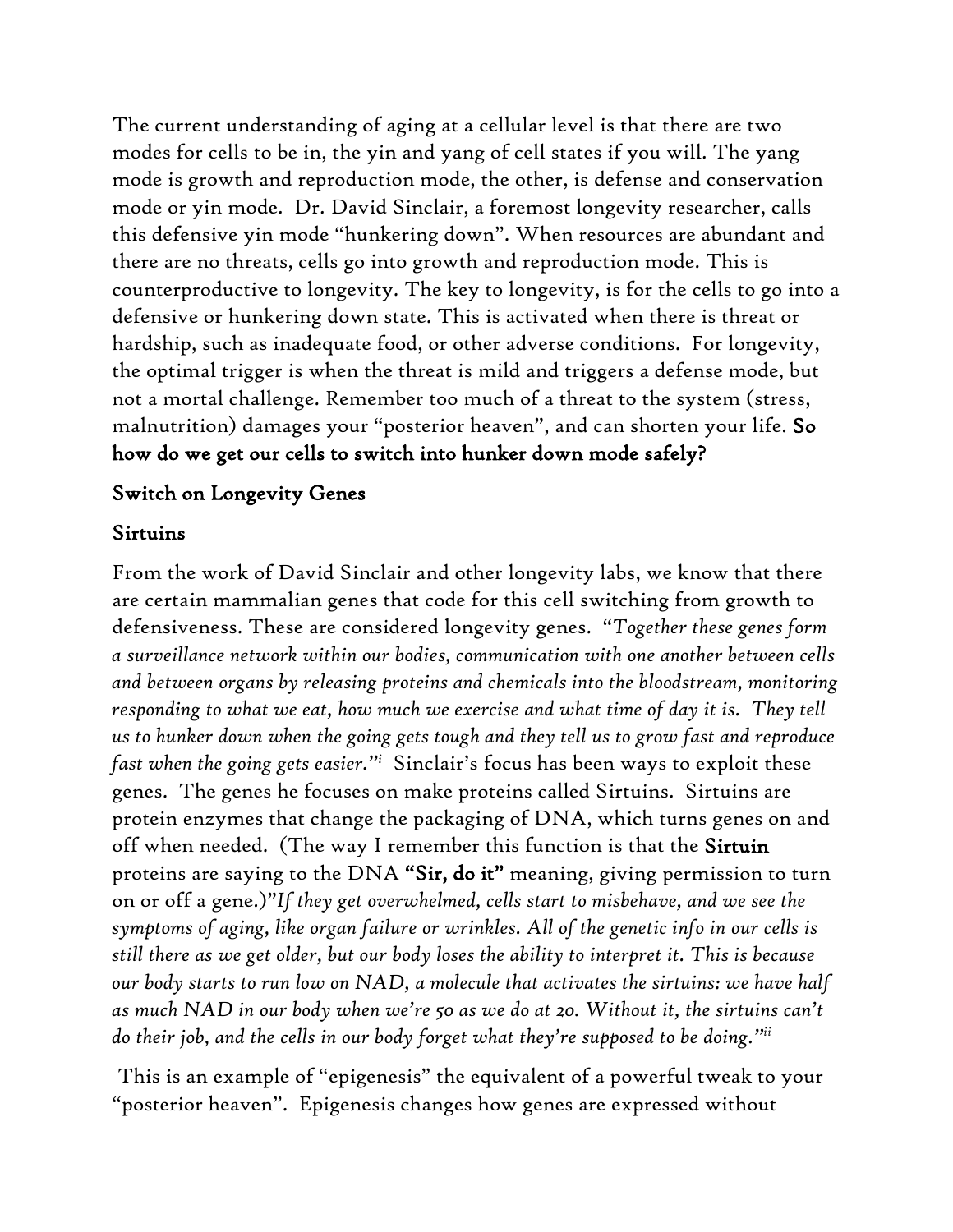changing the DNA itself. So Sirtuins do this by controlling which DNA is exposed and expressed. The Sirtuins can control our health, our fitness and even our survival.

### TOR and Autophagy

There are other longevity genes, too. One of these is the *target of rapamycin* or TOR or mTOR as it is called in mammals. TOR is a complex of proteins that regulate growth and metabolism. Sensitive to nutrients TOR signal cells in stress to hunker down when inhibited. They can improve survival by boosting such activities as DNA repair, reducing inflammation caused by old and worn cells. Perhaps its most important function is that it digests old proteins which can lead to toxic aging. When TOR is inhibited it forces cells to hunker down, dividing less and reusing old cellular components to maintain energy and extend survival. This is a process called autophagy which means self-eating. The way I remember TOR is I think of "Thor" thrashing around eating himself. Self-eating, or autophagy works to conserve and clean up. Think of it as a mechanic scavenging old auto parts to keep an old car running, but also cleaning up the junkyard as a side benefit. If times are tough, you do not buy a new car, you use whatever you can find to keep going. Similarly, when the going gets tough, shutting down TOR permits cellular survival, and survival of the organism.

### AMPK the Metabolic Master switch

AMPK (5' adenosine monophosphate-activated protein kinase)is another enzyme which evolved to respond to adverse conditions and has been called "a metabolic master switch" in times of hunkering down.<sup>iii</sup> It plays a role in cellular energy homeostasis, largely to activate stored glucose and fatty acid uptake when cellular energy is low.

## Insulin-like growth factor 1 (IGF-1)

IGF-1 is often found in those centenarians who confound neighbors, family, and researchers by being able to eat anything they want, drink to excess and still live past 100 years. IGF-1 and its gene are linked to longevity. In the general population this gene is triggered by caloric restriction.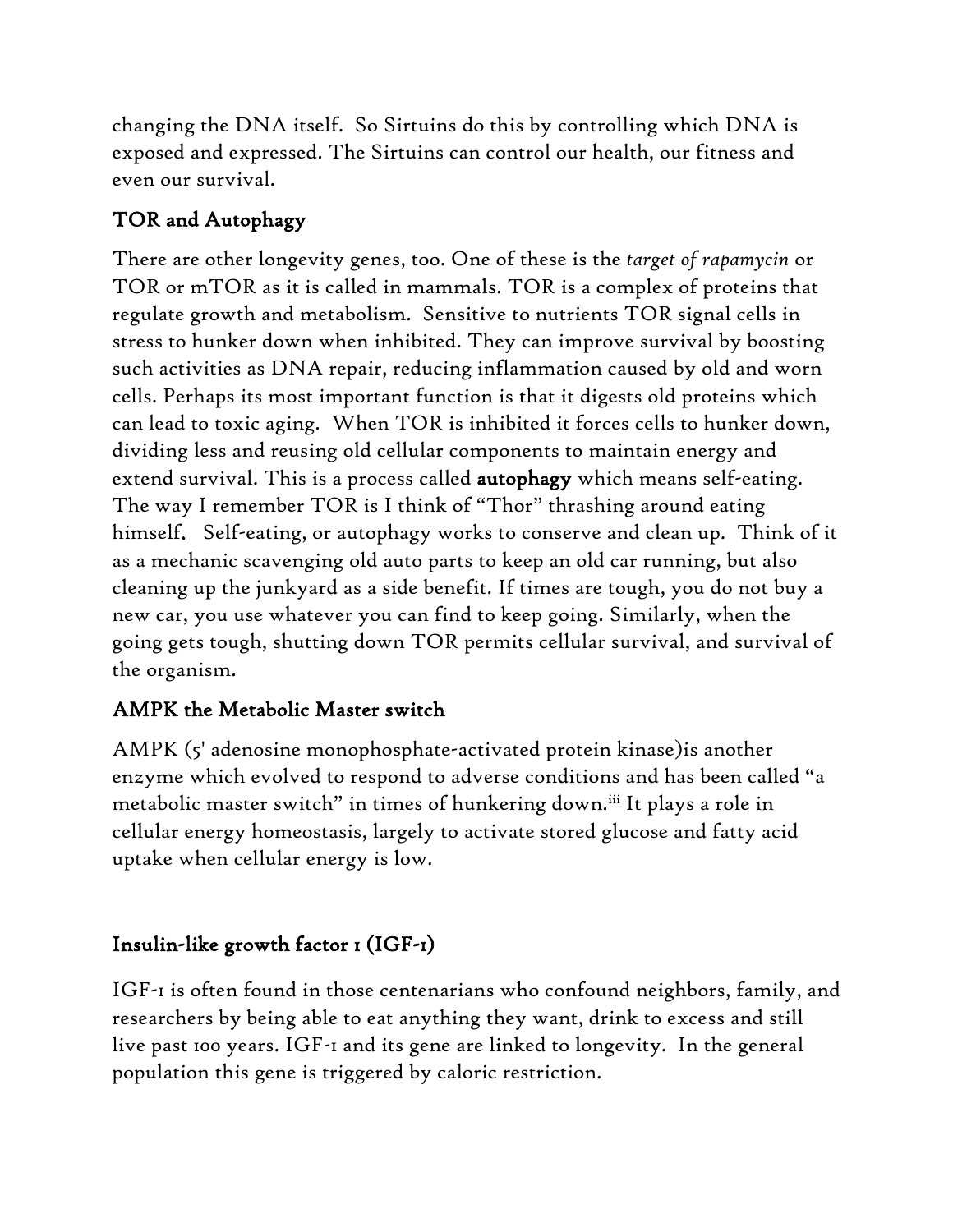All these defense systems are activated in response to biological stress. Obviously, some stresses are simply too great to overcome and cause DNA breaks and mutations and lead to actual illness and death. As we saw in the case of SP, the fear and stress were so overwhelming that it actually caused her to shut down her ovaries (stop reproducing), and immediately go into menopause.

# Hormesis: Turning on Longevity Genes

What stressors activate the longevity genes without damaging the cell? These stressors are a type of hormesis. Hormesis is a low exposure to toxins or other stressors which result in a favorable biological response. The term hormesis comes originally from ancient Greek *hormáein* "to set in motion, impel, urge on"iv . I like this definition, since it captures the meaning of "keep going" despite hardship, a type of deep strength. When it can be induced with no damage, this is the beginning of longevity.

# Lifestyle Strategies for Longevity: Do not get too comfortable

The lifestyle strategies that help us to switch into "hunker down" mode are time restricted eating, exercise, sauna, and cold shock. All these tactics should be applied in a hormetic dosage, otherwise, they could be damaging.

### Calorie restriction

Calorie restriction has been shown to prolong life in yeast, fruit flies and mice and anecdotally in humans*. "If this happened only in yeast, it would be merely interesting. But because rodents also live longer when their food was restricted it was*  apparent that this genetic program is very old, perhaps nearly as old as life itself."<sup>v</sup> In animal studies the key to engaging the longevity genes is a razor's edge through calorie restriction. Just enough food to function and no more. It is this razor's edge part that is the limiting factor in studying humans, since malnutrition can destroy and lead to shorter life. Enter intermittent fasting.

### Intermittent Fasting

A sustainable caloric restriction strategy is called intermittent fasting. Subjects who followed a restricted diet for 5 days a month, lost weight, reduced their body fat and affected their levels IGF-1. IGF 1 and its gene are linked to longevity and centenarians as mentioned above. Some researchers use this gene to predict-with great accuracy- how long someone will live. Those centenarians with this IGF-1 are simply winners in the genetic lottery (lucky anterior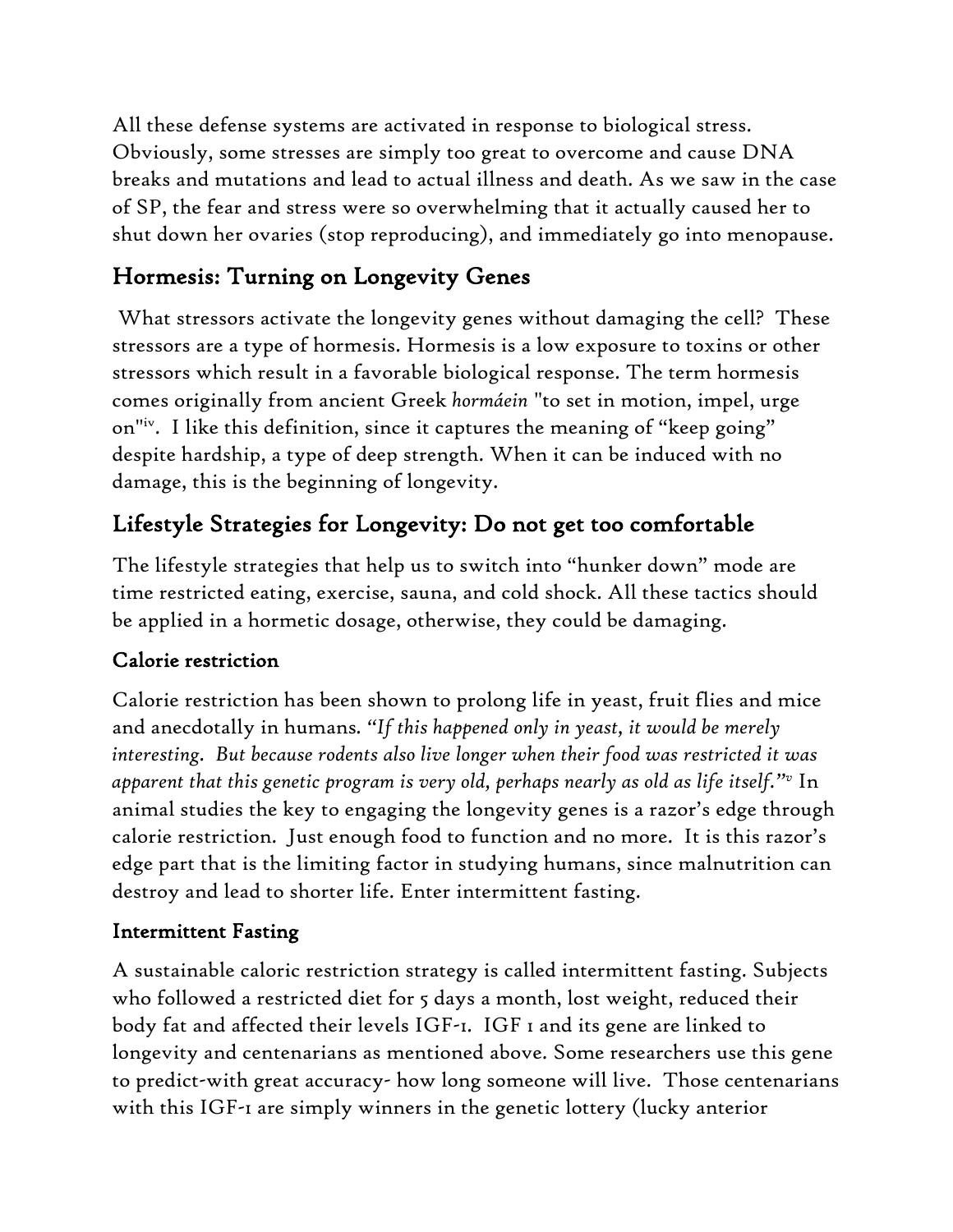heaven) and can eat fatty food, drink and generally be careless with their habits. The rest of us have some extra work to do.

 Short of fasting for days each month, a popular strategy is to spend 16 hours a day without eating. By not having breakfast and just a small lunch and early dinner you can experience some of those benefits of fasting. Almost any periodic fasting diet that does not lead to malnutrition is likely to put your longevity genes to work in ways that will result in deep resilience and that results in a longer and healthier life.

#### Protein Restriction

Limiting your intake of meat and dairy thereby reducing protein consumption inhibits mTOR. We know when mTOR is inhibited it forces cells to spend less energy dividing and more energy in the process of autophagy, which recycles damaged and misfolded proteins. We cannot live without protein, but we can do a better job of restricting the amount of it we put into our bodies. Restricting Methionine-- which is in beef, lamb, poultry, pork and eggs-- and substituting with plant protein, leads to a good longevity strategy.

Exercise. Scientists found that those adults who exercise more have longer telomeres. Those individuals who exercise the equivalent of at least ½ hour of jogging five days a week had telomeres that appear to be nearly a decade younger than those who live of more sedentary life. Exercise, by definition, is the application of stress to our bodies. The longevity regulators AMPK, mTOR, and sirtuins are all modulated in the right direction by exercise irrespective of caloric intake, building new blood vessels, improving heart and lung health, making people stronger, and yes, extending telomeres. Even 15 minutes per day of jogging reduced subjects' chance of death from heart attack by 40% and all-cause mortality by 45%. High intensity exercise, the kind that leaves you breathless and sweating for even 10 minutes a day engages the greatest number of health promoting genes, and more of them in older exercisers.

### Cold

Exposing your body to less than comfortable temperatures is another effective way to turn on your longevity genes. Cold activates a gene called UCP2 which activates brown fat in arms back and shoulders. This increased brown fat leads to more mitochondria (the power houses of metabolism), and can significantly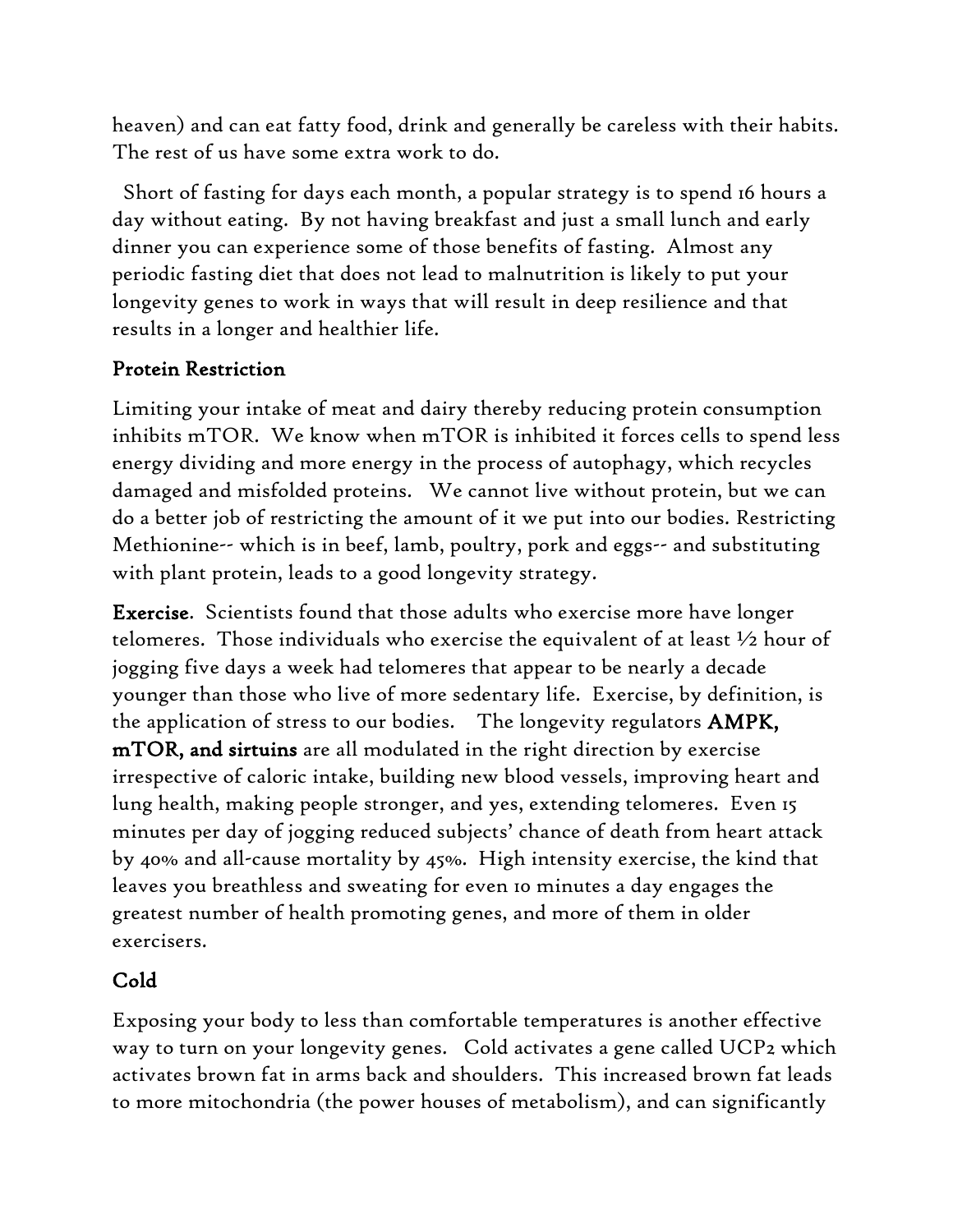reduce rates of diabetes, obesity, and Alzheimer's disease. Exercising in the cold can turbocharge the creation of brown fat. Even sleeping in the cold can help. Of course, the wellness industry is cashing in on the healthy effects of cold with cryotherapy tanks with sessions a subzero temperature of -110 to -166 degrees F for a few minutes.

#### Heat

A study followed a group of approximately 2300 middle aged men from Eastern Finland for more than 20 years. Those who use the sauna with great frequency, up to seven times a week, enjoyed a twofold drop in heart disease fatal heart attacks and all-cause mortality events compared to those who had only one sauna per week. So, a little stress outside of the thermo neutral zone can go a long way to deep strength.

#### Metformin and Rapamycin

Two medications which have received attention in the longevity industry, are metformin and rapamycin. Medications can easily tip over into the Dr.#3 territory with unexpected side effects. Remember we want to stay in Dr. #1 approach harnessing the body's own systems with lifestyle changes and acupuncture.

#### Fruits and Vegetables a hormetic challenge?

Another counterintuitive application of the hormetic challenge is that fruits and vegetables may be healthy for you is not necessarily because of the vitamin content, or even the fiber content, but because of the low levels of toxins that vegetables and fruit have in them to ward off predators. During my Chinese Medicine training the teaching was that fruits and vegetables are good for you but the very best fruits and vegetables for you are ones that are grown near your home or best even at your home. Since the toxins that are produced by vegetables or fruit on your own property or near where you live are more likely to be effective against adverse environments that you will encounter.

### The Curious Case of Antioxidants

An interesting application of the principle of Dr.#3, is that after much research into antioxidants, it turns out that anti-oxidants may do more harm than good.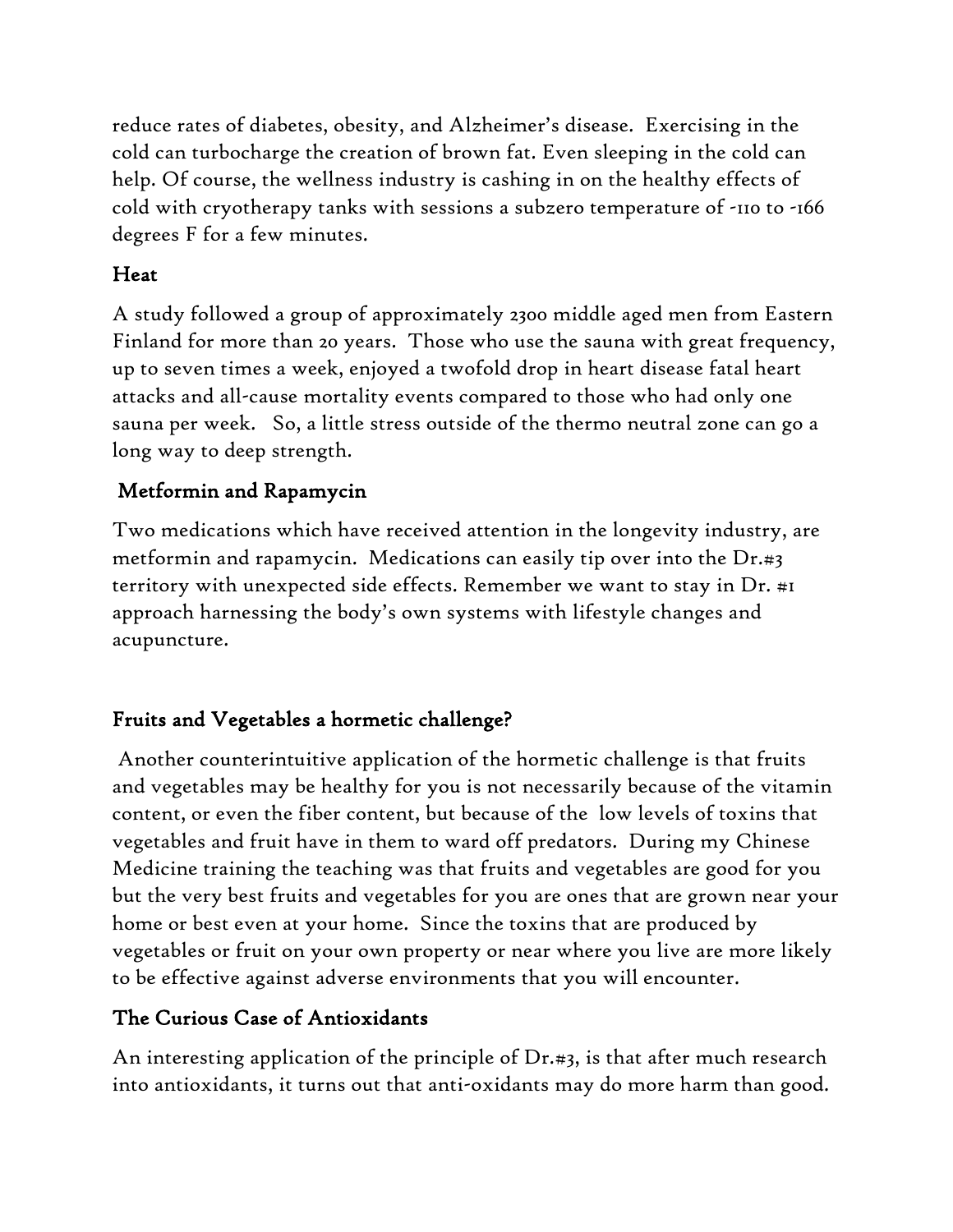Antioxidants, in effect, take away a hormetic challenge. Dr. Nick Lane, a longevity researcher, points out that antioxidants dampen internal stress response in the cells and in so doing weaken the cell. His metaphor is that it is like taking away a smoke detector. The smoke and damage remain, but the cell fails to protect itself.

All these strategies involve some effort but are powerful if adopted as habits. But we will see that we can get many of the same potent anti-aging effects from acupuncture. Acupuncture has the advantage of being relaxing and does not require effort. It calms the body and mind and provides additional benefits as discussed below. As we will see, acupuncture at a cellular level is a type of hormesis since it has a demonstrated effect on longevity genes. It is no wonder that acupuncture was highly valued as a treatment for illness, but also for wellbeing and prevention allowing for long life.

## Acupuncture and Longevity

### Reducing the Stress Response with Acupuncture

Research has consistently shown that acupuncture leads to improved autonomic balance with increased "rest/digest" and decreased "flight/fight". As we have seen in previous chapters, this improved balance leads to multiple health benefits. "It all spins together." But what has also been shown is that patients who show improved autonomic balance with acupuncture, are much more likely to show clinical improvement over time. This measured improvement is a harbinger of better resilience leading to better results.

## Adding Complexity

We know that in addition to giving a snapshot of autonomic function, Heart Rate Variability is also is a measure of the complexity of heart rate response. We lose complexity across functions as we age from gait to heart rate. Maintaining complexity across different physiological processes can help delay the aging process, so improvement in HRV with acupuncture may improve our resilience and longevity. Other areas of complexity may benefit from acupuncture also. Giving vibrational input to the soles of the feet, analogous to acupuncture treatment, improved balance in elderly patients.

## Acupuncture and Jing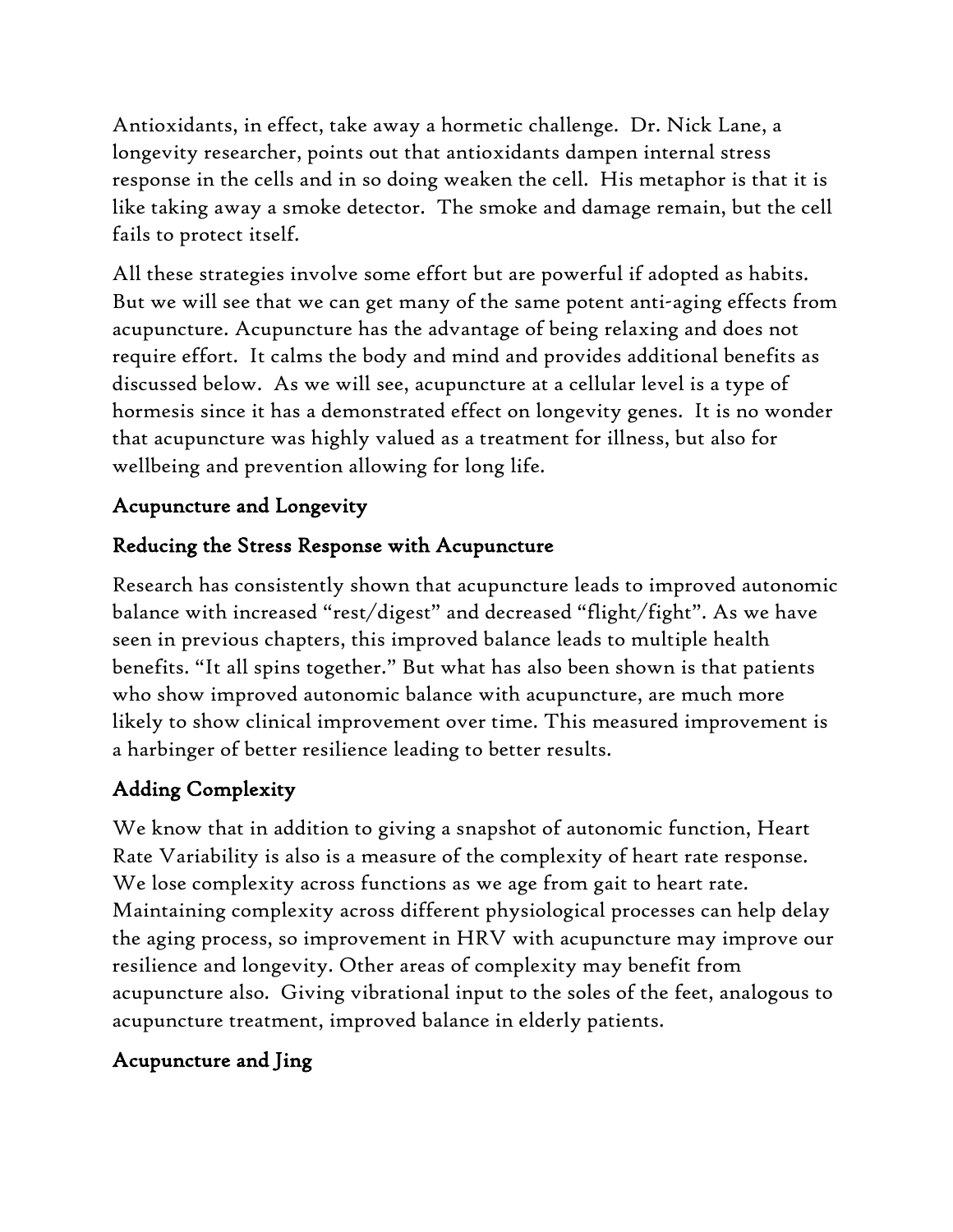Jing and Kidney: We have direct evidence that acupuncture in animals can lead to improved physiological measures that are markers of aging. One study showed that acupuncture on the kidney meridian (closely related to Jing) led to an improvement in renal function and increased sex hormone production to a level of a younger animal<sup>vi</sup>. More research on this type of direct hormonal response is necessary, but the results are provocative. It is perhaps why acupuncture has been so effective in improving fertility and the success of IVF treatments.<sup>vii</sup>

But besides harnessing the relaxation response, improving complexity and increasing hormonal levels, aging science shows us another way that acupuncture might be useful in prolonging life. Acupuncture may be a highly effective hormetic challenge.

### Acupuncture Provides Cellular Hormesis

## AMPK

Some animal studies that show that electro acupuncture activates the AMPK system.<sup>viiiixx</sup>

## Sirtuins

Additional studies showing that Sirtuins are affected by acupuncture<sup>xixii</sup>

### mTOR

Perhaps the most promising studies concerning mTOR signaling was shown in Parkinson mice<sup>xiii</sup>, mice with premature ovarian failure<sup>xiv</sup> and upregulating proteins that add to neural plasticity in PTSD mice $^{\mathrm{xv}}$ . So, in summary, it is likely that acupuncture acts as a longevity hormetic stimulus by activating the "hunkering down" switch of mTOR.

## IGF-1

Acupuncture also triggers this longevity gene<sup>xvi</sup> And happily, so does moxibustion, a traditional Chinese medicine therapy performed burning Artemisia argyii<sup>xvii</sup>. Zusanli (, ST36) is an acupoint in the stomach meridian, long associated in ancient Chinese medical practices with the extension of life span when moxibustion is applied to it.<sup>xviii</sup>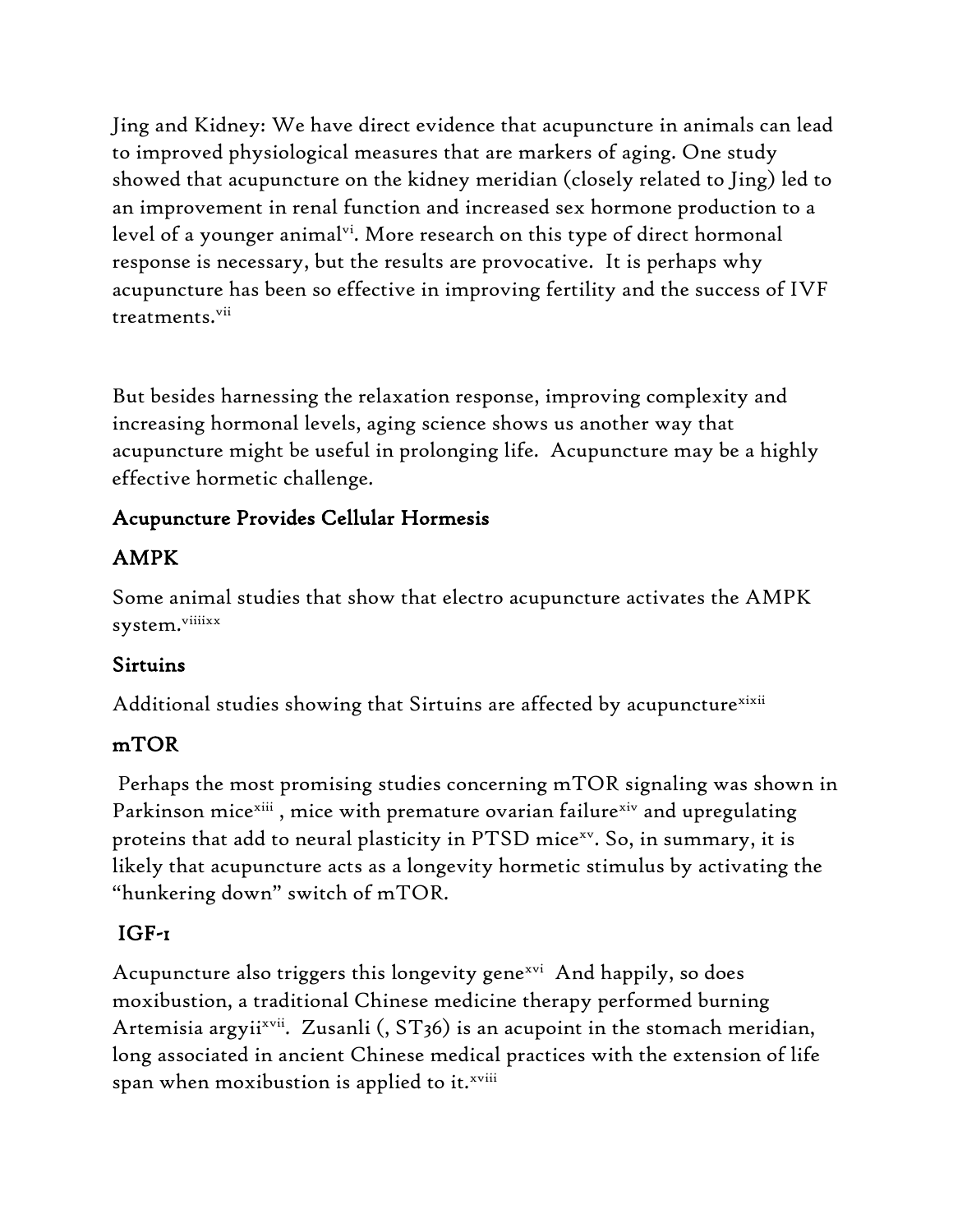### Herbal therapy

Of note is that astragalus, which I recommend to patients and a formula that I have taken daily for over a decade has been shown to lengthen telomeresxix

#### Modern Medicine and Ancient Strategies

Thankfully, SP ended up getting pregnant after 2 courses of acupuncture and medication for fertility. Her case remains an illustration of the profound effects of "posterior heaven", and the dangerous wild cards life can deal you. Longevity is starting to be recognized as a valid aim in modern medicine $x^2$ , late to the party in comparison to Chinese Medicine. Looking at the science as we currently know it, harnessing stress reduction and hormetic challenges through acupuncture and lifestyle changes, we can claim some of the deep resilience required to reach 100 years and beyond.

iv wikipedia

vii Find reference for this

i From Lifespan

ii https://getpocket.com/explore/item/this-scientist-believes-aging-is-optional?utm\_source=pocket-newtab <sup>iii</sup> Wikipedia In response to bindin[g AMP](https://en.wikipedia.org/wiki/Adenosine_monophosphate) and [ADP,](https://en.wikipedia.org/wiki/Adenosine_diphosphate) the net effect of AMPK activation is stimulation of **[hepatic](https://en.wikipedia.org/wiki/Hepatic)** fatty acid oxidation[, ketogenesis,](https://en.wikipedia.org/wiki/Ketogenesis) stimulation of skeletal muscle fatty acid oxidation and glucose uptake, [inhibition](https://en.wikipedia.org/wiki/Enzyme_inhibitor) of [cholesterol](https://en.wikipedia.org/wiki/Cholesterol) synthesis[, lipogenesis,](https://en.wikipedia.org/wiki/Lipogenesis) an[d triglyceride](https://en.wikipedia.org/wiki/Triglyceride) synthesis, inhibition of adipocyte lipogenesis, inhibition of adipocyte [lipolysis,](https://en.wikipedia.org/wiki/Lipolysis) and modulation of insulin secretion by <u>pancreatic [beta-cells.](https://en.wikipedia.org/wiki/Beta-cells)<sup>[\[1\]](https://en.wikipedia.org/wiki/AMP-activated_protein_kinase#cite_note-pmid10409121-1)</sup></u>

v Lifespan David Sinclair

vi Find reference

viii Dong J, Zhang Y, Wei Y, et al. *Zhongguo Zhen Jiu*. 2018;38(7):741-746. doi:10.13703/j.0255- 2930.2018.07.017 Effects of electroacupuncture at "Zusanli" (ST 36) on expression of mitophagy-related proteins in skeletal muscle in rats with spleen deficiency syndrome

ix Zeng Q, He H, Wang XB, et al. Electroacupuncture Preconditioning Improves Myocardial Infarction Injury via Enhancing AMPK-Dependent Autophagy in Rats. *Biomed Res Int*. 2018;2018:1238175. Published 2018 Aug 6. doi:10.1155/2018/1238175